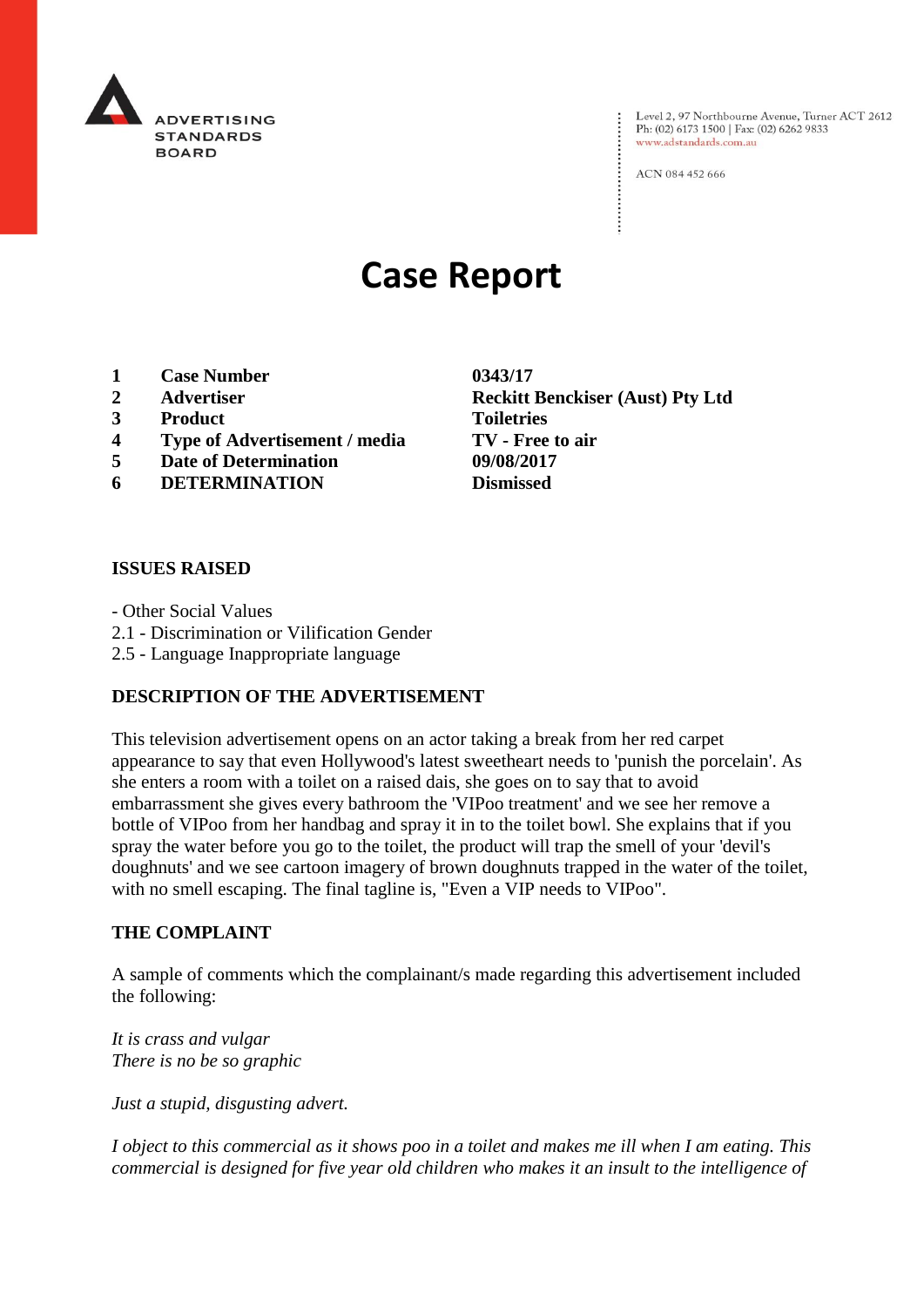*the average adult and makes it very annoying to watch. This product with the awful name of VIP Poo mentions my name in the advertising. I am wondering why the person who created this commercial did not name the main character after themselves. Maybe they did not want to be associated with a spray called VIP poo.*

*If this ad is supposed to be funny then it falls a long way short. Yes, I understand the need for air fresheners in the bathroom but I don't need to see this woman doing "devil's donuts" while I am having dinner and trying to relax after dinner. I actually change the channel to avoid the ad.*

*Didnt like the VIP Poo slogan or the image of a piece of excrement floating to the bottom of the toilet bowl . Unpleasant image while eating as well.*

*This ad talks about defecating. It continues to offend me and the ad is run at family meal times and whilst children are watching, again offensive*

*It is the most disgusting ad I've ever seen. How on earth can an ad like this be broadcast on television. Aren't there any standards that must be met before an ad like this can be aired? "Punish the porcelain" for Christ's sake? It's beyond belief that you people can let an ad like this be broadcast on Australian TV!*

*This is the second time I've seen this advert which is in the worst possible taste. It is for a product to be sprayed in the toilet before defecating. It is not something I expect to see on television (or anywhere else for that matter), especially as I was eating my lunch at the time. As well, I believe it demeans women in the way it is presented.*

*It is utterly inappropriate for the time of day. It is beyond even today's liberal and tolerant standards. It is degrading for a major proportion of society; to accept this advertisement condones a new community standard of humour to that of early teen schoolboys.*

*She says 'punish the porcelain'. Not lady like. Now my 4 year old keeps repeating the phrase*

*The ad shows pictures of poo floating around in a toilet and talks about hiding smells. Don't need to be seeing images of poo floating around in a toilet being advertised on tv. The time I've seen it most has been around dinner time. Absolutely disgusting - makes one stomach churn.*

*The animated sequence of the ad depicts human faeces - animated to look like donuts - falling into a toilet bowl and emitted fumes.*

*This content has undertones of gender discrimination, in that it implies that Women have issues with passing faeces in a workplace or other communal environment and that the result of the odour of a bowel movement may: a) negatively affect any males that and next to use the facilites and b) negatively influence the male boss re future employment prospects.*

*It also implies that women have sufficient obsession or paranoia to compromise their own bodily health and function for the rationale of creating a potentially adverse aroma.*

*The whole tone is stereotypical and offensive to the intelligence of the Australian community*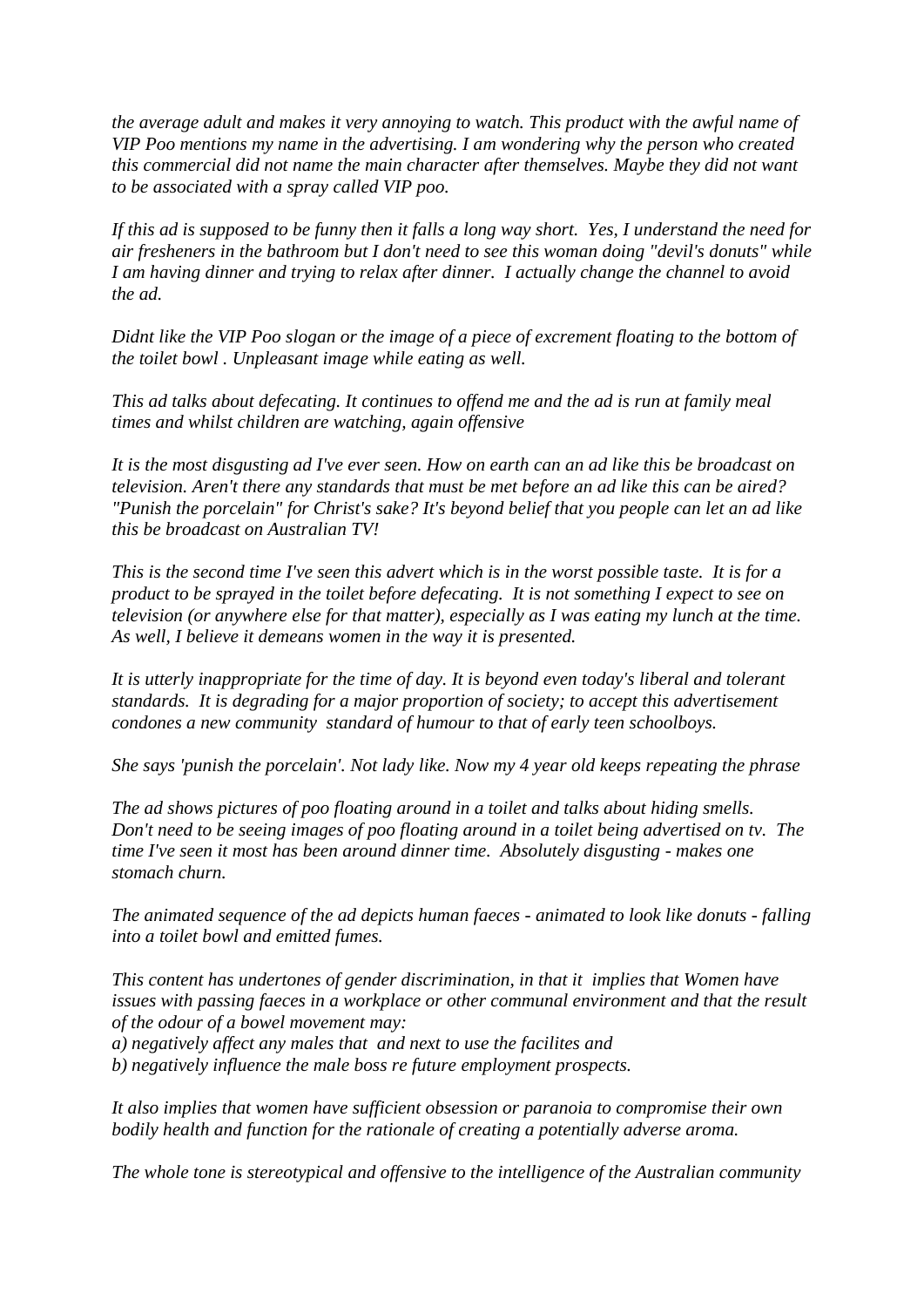*and the tolerance of the community to uncontrollable bodily functions i.e faecal odour.*

*This commercial is too visuality discusting and discusting in its content and commentary. Where are the boundaries?*

*I can only hope this is an American commercial left in the program by mistake, and will not be on air again.*

*The advertisement is shown usually when you would be eating, specifically I have seen it prior to 9 o'clock, which is offensive. I find it totally inappropriate & disgusting, something that doesn't need to be promoted, especially at meal times. It also shows women in an unfair position, we don't need to see adverts like this on TV at all!*

*I find this advert disgusting in the extreme.We don't need to know about punishing the porcelain and the devils donuts.This ad should be removed from TV immediately. It is disappointing that companies need to stoop to such levels to sell a product.*

*Sickening.... when u see the ad u will know what im taking about...relating donuts to shit donuts literally.. calling it V.I.POO... the adults who came up with this ad are certainly sick in the head... it's not clever is wrong seriously wrong. It's gross and disturbing.*

*Firstly the name, secondly the content of the advert. I do not believe that any sane, thinking adult needs to be made aware of where toilet smells come from.*

*The depiction of stools being dropped into a toilet and a smell arising therefrom, on prime time television is totally unnecessary and quite frankly disgusting.*

*The advert is absolutely revolting, the imagery is disgusting and the content, including the name of the product is highly offensive.*

*Clearly I do not know who prepared this advert but it must have come from either some sick bastard or a kindergarten child.*

#### **THE ADVERTISER'S RESPONSE**

Comments which the advertiser made in response to the complainant/s regarding this advertisement include the following:

*Thank you for bringing to our attention the complaints you received regarding our Air Wick V.I.Poo Toilet Spray advertising. Reckitt Benckiser (RB) is committed to responsible advertising and we have carefully reviewed the complaints against all requirements of Section 2 of the AANA Code of Ethics. We submit that the TVC does not portray women in a way which discriminates against or vilifies them. We also submit that the TVC does not breach any other social values with the language used or the message conveyed.*

*The TVC advertises V.I.Poo toilet sprays, which are a range of products applied to the toilet bowl prior to use, in order to trap malodours. These products work differently to traditional air fresheners – they are used before the malodours are released and help to trap malodours in the bowl. Therefore, it is key to discuss the benefit of "spray & trap" as consumers need to understand this proactive, pre-use approach as opposed to the reactive, post-use approach of standard air freshener aerosols.*

*Relevant Audience*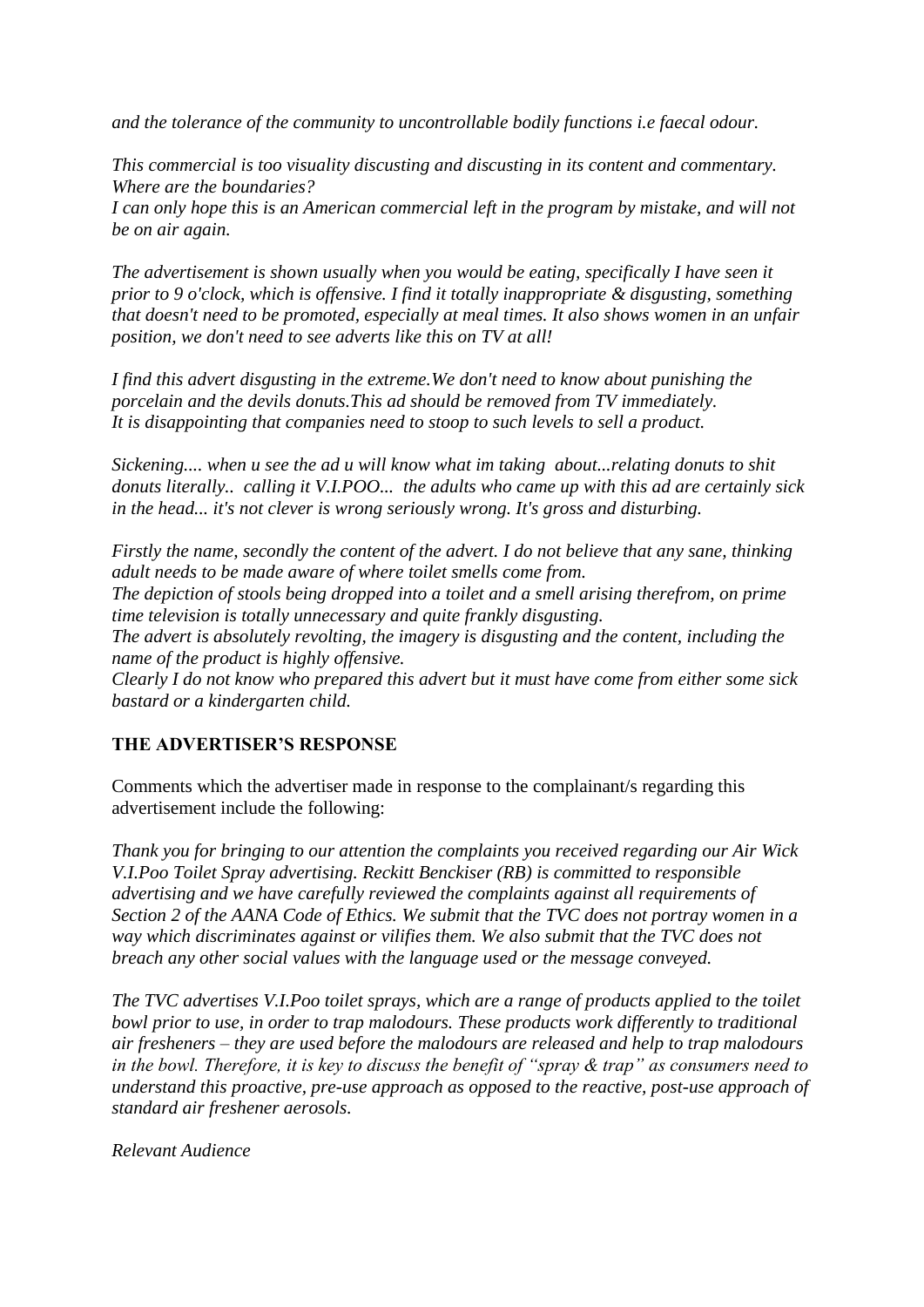*The CAD Placement Code for this TVC is W. This means that it is classified as General/Care in placement. It may be broadcast at any time except during P and C programs or adjacent to P or C periods. Our media agency confirmed that no spots are placed in children's programming.*

## *2.1 - Discrimination or vilification*

*We submit that the TVC does not portray or depict material in a way which discriminates against or vilifies women.*

*The tone and language our "Hollywood Sweetheart" uses is designed to engage the core target market of Generation X and Y (roughly 23-52 years old) who are technology savvy, working professionals. The approach taken in the TVC is clearly intended to be light hearted, matter-of-fact, humorous and tongue-in-cheek. It is obvious that the advertisement is not intended to, and is unlikely to, be taken by reasonable Australian consumers to mean that all women have problems using the toilet at work; that are all paranoid about toilet smells or that they all think their toilet use will negatively affect future employment prospects.*

*The TVC is clearly not intended to imply anything about women in general. Our 2017 market research "VIPoo Toilet Habits Survey," showed that both genders experience selfconsciousness when using the toilet. Our research found that the main problem that both men and women have with toilet use is dealing with the resultant malodour. It also found that 34% of Australians had an embarrassing toilet experience at out-of-home locations such as the workplace, in an aeroplane, at a restaurant, at the in-laws' house and at events/festivals. Therefore the TVC displayed a situation that would be relevant for the product's use.*

*The TVC presents our Hollywood Sweetheart as a confident, matter-of-fact and practical person. She is a fictional female, and indeed is portrayed as a highly successful one. She does not display any characteristics of paranoia, obsession or over-exaggeration of the situation. She is not portrayed negatively, nor is she humiliated or treated with any ridicule.*

## *2.2 - Exploitative and degrading*

*We submit that the TVC does not degrade or exploit anyone, including women. The overall TVC tone is positive. Our Hollywood Sweetheart is confident and assured. She is not portrayed in a degrading, debased or exploitative manner. All the actors are depicted in clothing appropriate to the context of the Hollywood premiere. The CAD Placement Code is for a General Audience with care in the placement with regards to children's programming.*

*The imagery of how the product works uses cartoon-like graphics. These are needed to explain the product benefit of "spray & trap" in a socially acceptable manner. They are also in keeping with the light-hearted tone and the nature of the topic of faeces and malodour. Such a topic would be difficult to depict in other ways. We submit that these images do not degrade anyone.*

## *2.3 - Violence*

*The TVC does not contain any violence.*

## *2.4 - Sex, sexuality and nudity*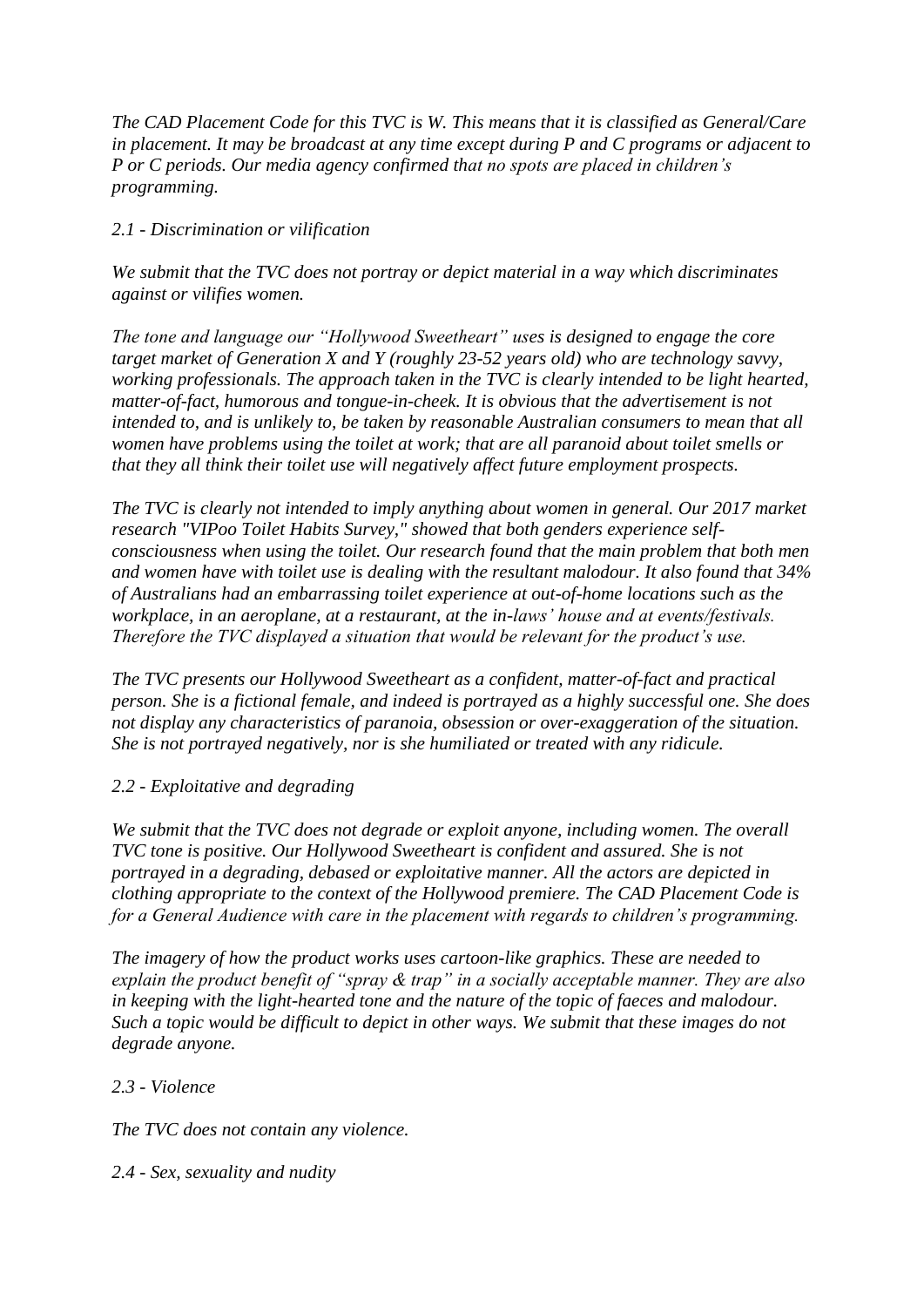*The TVC does not contain any sex, sexuality or nudity.*

### *2.5 - Language*

*We submit that the TVC does not contain any inappropriate, strong or obscene language. We submit that the language used is appropriate both to the topic and the CAD Placement classification.*

*The TVC needs to explain how the product works, since it is distinctly different to traditional air fresheners. To soften the language used and address the delicate topic in a humorous way, euphemisms were used – such as "punish the porcelain," "devil's donuts" and "icky smell." These euphemisms, along with the cartoon-like imagery, explain how the product works while avoiding the need to use other, more direct, but possibly more offensive, terms.*

*The Board has previously found that if colloquial terms used are not sexualised or obscene, it will be considered appropriate. We submit that the language used is not obscene or sexualised.*

#### *2.6 - Health and safety*

*The TVC does not show any material that contradicts the prevailing community standards of health or safety.*

*2.7 – Distinguishable as Advertising*

*It would be clear to the audience that this TVC is recognised as advertising and commercial in nature.*

*In light of the above, we strongly urge the Board to dismiss the complaints and look forward to receiving the Board's determination in due course.*

#### **THE DETERMINATION**

The Advertising Standards Board ("Board") considered whether this advertisement breaches Section 2 of the Advertiser Code of Ethics (the "Code").

The Board noted the complainants' concerns that the advertisement is discriminatory as it suggests women should be ashamed of their toilet habits, depicts images of faeces, which is distasteful, and uses inappropriate language.

The Board noted the complainants' concerns that the advertisement's subject matter, and visuals, are distasteful and not appropriate for a television advertisement. The Board noted that advertisers are free to use whatever images and phrases they wish in an advertisement provided that such images or phrases do not breach a section of the Code. The Board considered that the issue of taste falls outside of the Code therefore the Board cannot consider this aspect of the complaints when making its determination.

The Board viewed the advertisement and noted the advertiser's response.

The Board considered whether the advertisement complied with Section 2.1 of the Code